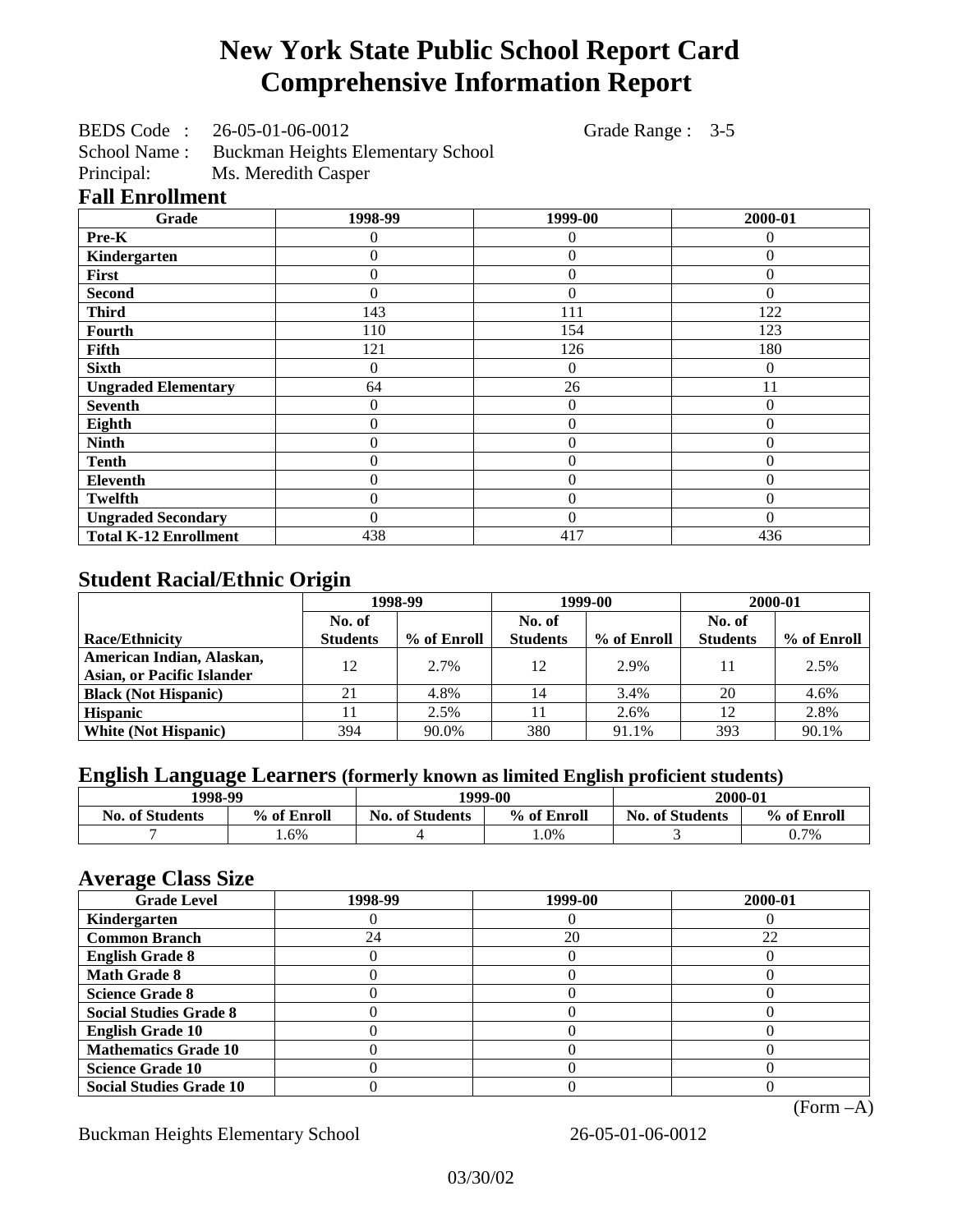# **District Need to Resource Capacity Category**

| <b>N/RC Category</b> | <b>Description</b>                                                  |
|----------------------|---------------------------------------------------------------------|
|                      | This is a school district with average student needs in relation to |
|                      | district resource capacity.                                         |

#### **Similar School Group and Description**

| <b>Similar School Group</b> | <b>Description</b>                                                    |
|-----------------------------|-----------------------------------------------------------------------|
| 14                          | All schools in this group are elementary level schools in school      |
|                             | districts with average student needs in relation to district resource |
|                             | capacity. The schools in this group are in the middle range of        |
|                             | student needs for elementary level schools in these districts.        |

**All schools within the same N/RC category are divided into three similar groups defined by the percentage of students in the school who are eligible for the free lunch program and/or who are English Language Learners (formerly known as Limited English proficient).**

## **Attendance and Suspension**

|                               | 1997-98         |         | 1998-99         |         | 1999-00         |         |
|-------------------------------|-----------------|---------|-----------------|---------|-----------------|---------|
|                               | No. of          | $%$ of  | No. of          | $%$ of  | No. of          | $%$ of  |
|                               | <b>Students</b> | Enroll. | <b>Students</b> | Enroll. | <b>Students</b> | Enroll. |
| <b>Annual Attendance Rate</b> |                 | 96.9%   |                 | 96.5%   |                 | 95.5%   |
| <b>Student Suspensions</b>    |                 | 0.3%    | 19              | 4.3%    |                 | 2.2%    |

## **Student Socioeconomic and Stability Indicators (Percent of Enrollment)**

|                          | 1998-99 | 1999-00    | 2000-01    |
|--------------------------|---------|------------|------------|
| <b>Free Lunch</b>        | 14.6%   | 11.3%      | 14.0%      |
| <b>Reduced Lunch</b>     | 5.7%    | 9.4%       | 7.3%       |
| <b>Public Assistance</b> | 1-10%   | $1 - 10\%$ | $1 - 10\%$ |
| <b>Student Stability</b> | 81-90%  | 91%        | 89%        |

#### **Staff Counts**

| <b>Staff</b>                            | 2000-01 |
|-----------------------------------------|---------|
| <b>Total Teachers</b>                   | 34      |
| <b>Total Other Professional Staff</b>   |         |
| <b>Total Paraprofessionals</b>          |         |
| <b>Teaching out of Certification *</b>  |         |
| <b>Teachers with Temporary Licenses</b> |         |

\*Teaching out of certification more than on an incidental basis.

(Form –B)